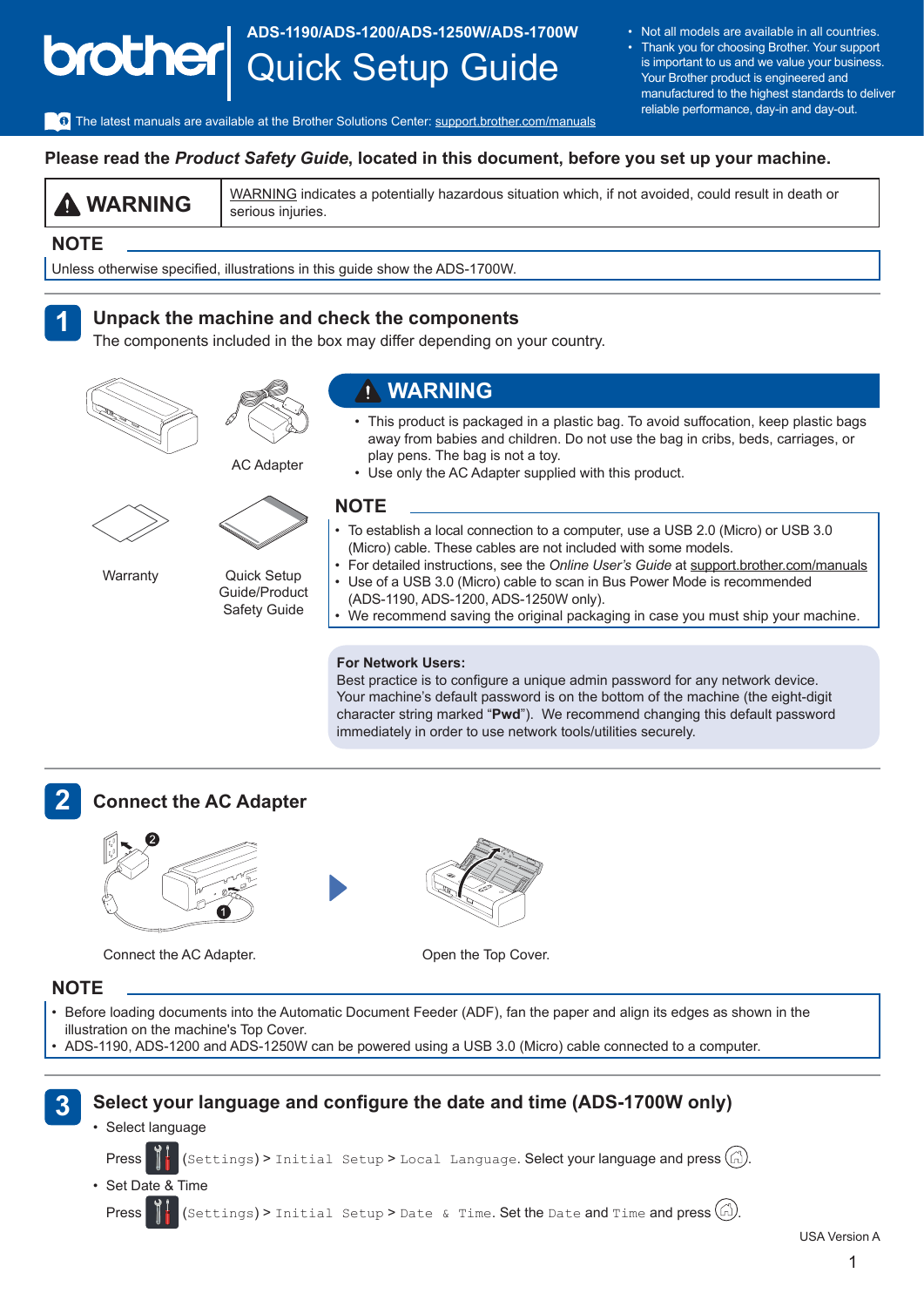#### **Connect your machine and install software**

Select your prefered scanning method and choose your connection method. If you are using ADS-1190 and ADS-1200, you cannot connect to a network.



#### **Using your scanner with your computer A**

#### **Mac and Windows**

- Download the full driver and software package from the Brother Solutions Center.
	- For Windows: [support.brother.com/windows](http://support.brother.com/windows)
	- For Mac: [support.brother.com/mac](http://support.brother.com/mac)

#### **NOTE**

**4**

(USA only) For Mac and Windows computers, internet connection is required. If necessary, contact **Brother Customer Support at 1-877-BROTHER (877-276-8437)** to request a Brother Installation Disc to install the driver and software package.

Follow the on-screen instructions to continue installation.



**NOTE:** When finished, restart your computer. For detailed scanning instructions, see the *Online User's Guide* at [support.brother.com/manuals](http://support.brother.com/manuals)

### **Using your scanner with your mobile device or as a standalone device B (Wi-Fi® connection to network (ADS-1250W, ADS-1700W only))**

#### **ADS-1250W**

- (To connect your device directly)
- 1. Open the Front Cover and push the **Stop** button for five seconds. Confirm that the LED indicators blink for one second and close the Front Cover.
- 2. Activate the Wi-Fi function on your device and search for the scanner.
- 3. Select the scanner SSID (Network Name) on your device (DIRECT‑xxADS-1250W\_BRxxxx).
- 4. Enter the Network Key (Password) when it is requested. Your SSID and Network Key (also called password, or "PASS") are located on the bottom of this device.
- (To connect a scanner to the router as a standalone device)

A PC connection is required. Please follow the steps in **A** 

#### **ADS-1700W**

- 1. Press  $w =$  > Setup Wizard > Yes.
- 2. Select the SSID (Network Name). Enter the Network key (Password).
- 3. The LCD displays Connected.

**If using your scanner with your mobile device**



**Finish**

### **NOTE**

- **Brother SupportCenter** is a mobile app that provides the latest support information for your Brother product. Visit the App Store or Google Play™ to download and install it on your mobile device.
- • If you cannot find your SSID or Network key, ask your network administrator or wireless access point/router manufacturer. ADS-1700W only:

If you cannot connect to the network, confirm the WLAN settings and enable WLAN. Press  $\prod_{k=1}^{n}$  (Settings) > Network > WLAN > WLAN Enable > On.

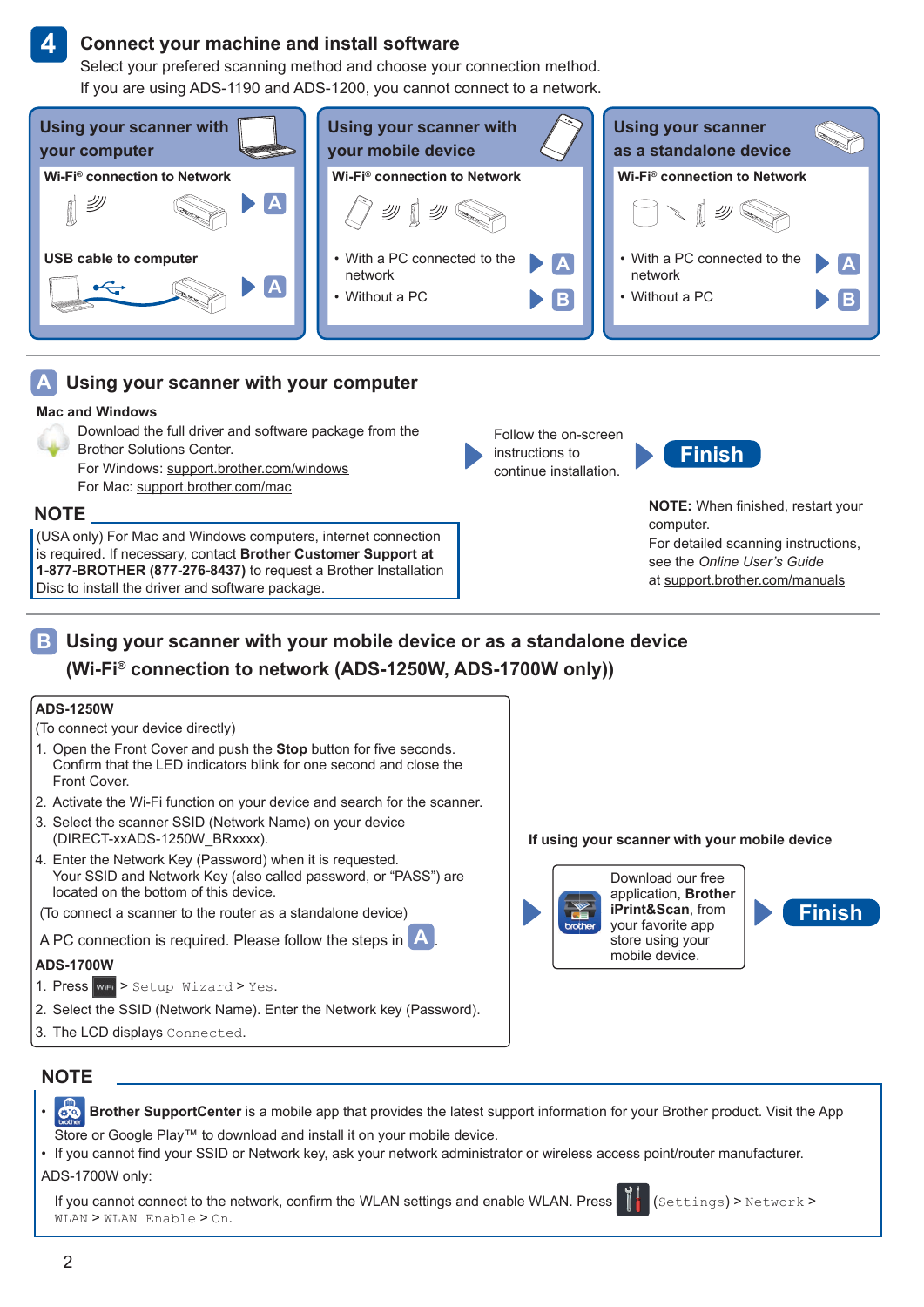Failure to follow these instructions may result in an increased risk of personal injury or damage to property, including through fire, electrical shock, burns or suffocation.

# **Symbols and conventions used in the documentation**

The following symbols and conventions are used throughout the documentation.

# **WARNING**

WARNING indicates a potentially hazardous situation which, if not avoided, could result in death or serious injuries.

# **CAUTION**

CAUTION indicates a potentially hazardous situation which, if not avoided, may result in minor or moderate injuries.

## **IMPORTANT**

IMPORTANT indicates a potentially hazardous situation which, if not avoided, may result in damage to property or loss of product functionality.

## **NOTE**

Notes tell you how you should respond to a situation that may arise or give tips about how the operation works with other features.



Prohibition icons indicate actions that must not be performed.



This icon indicates that flammable sprays may not be used.



or other liquids may not be used.

This icon indicates that organic solvents, alcohol,



Electrical Hazard icons alert you to possible electrical shock.



Fire Hazard icons alert you to the possibility of fire.



Unplug icons indicate that you should unplug the machine.

(ADS-1700W only) Courier New

Text in Courier New font identifies messages on the LCD of the machine.

Follow all warnings and instructions marked on the machine.

### **NOTE**

The illustrations in this guide show the ADS‑1700W.

# **Compilation and Publication**

Under the supervision of Brother Industries, Ltd., this manual has been compiled and published, covering the latest product descriptions and specifications. The contents of this manual and the specifications of this product are subject to change without notice. Brother reserves the right to make changes without notice in the specifications and materials contained herein and shall not be responsible for any damages (including consequential) caused by reliance on the materials presented, including but not limited to typographical and other errors relating to the publication.

# **Choosing a location**

Put your machine and AC Adapter (hereinafter collectively referred to as "the unit") on a flat, level, stable surface that is free of vibration and shocks, such as a desk. Choose a location where the temperature remains between 41 °F and 95 °F (5 °C and 35 °C) and the humidity is between 20 to 80% (without condensation).

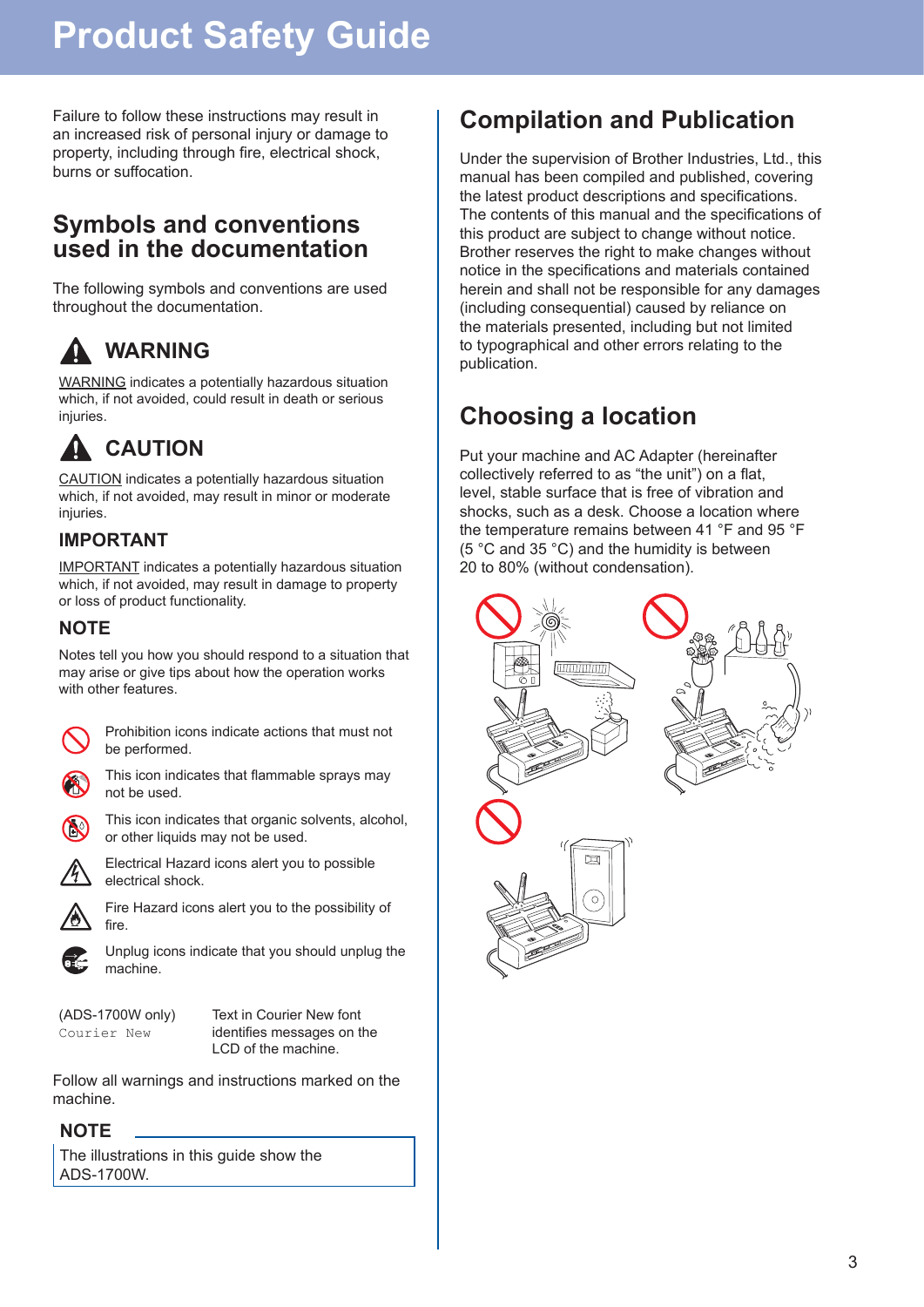# **WARNING**



The unit should be connected to an AC power source within the range indicated on *Specifications* in the *Online User's Guide*. DO NOT connect it to a DC power source or inverter. Doing this might cause an electrical shock or a risk of fire. If you are not sure what kind of power source you have, contact a qualified electrician.

This product must be installed near an AC power outlet that is easily accessible. In case of an emergency, you must unplug the AC Adapter from the AC power outlet to shut off the power completely.

#### **IMPORTANT**

- • Brother cannot accept any financial or other responsibilities that may be the result of your use of this information, including direct, special or consequential damages. There are no warranties extended or granted by this document.
- This machine has been certified to comply with FCC standards, which are applied to the USA only.



DO NOT expose the unit to direct sunlight, excessive heat, open flames, corrosive gasses, moisture or dust.

DO NOT place the unit on a carpet or rug, as this will expose it to dust. Exposing the unit to dust may create a risk of an electrical short or fire. It may also damage the unit and/or render it inoperable.

DO NOT place the unit near heaters, air conditioners, electric fans, refrigerators, radiators, or water. Doing so may create the risk of a short circuit or fire should water come into contact with the unit (including condensation from heating, air conditioning, and/or ventilation equipment that may be sufficient to create a short circuit or fire).

DO NOT place the unit near chemicals or in a place where chemicals could be spilled on it. Should chemicals come into contact with the unit, there may be a risk of fire or electrical shock. In particular, organic solvents or liquids such as benzene, paint thinner, polish remover, or deodorizer may melt or dissolve the plastic cover and/or cables, resulting in a risk of fire or electrical shock. These or other chemicals may also cause the unit to malfunction or become discolored.



The product should be placed so as not to come into contact with any wall or other device. Otherwise, it could create a risk of overheating and/or fire. Clearance is needed between the product and the wall.

# **A** CAUTION

Avoid placing the unit in a high-traffic area. If you must place it in a high-traffic area, ensure that the unit is in a safe location where it cannot be accidentally knocked over, which could cause injury to you or others and serious damage to the unit.

Ensure that cables and cords leading to the unit are secured so as not to pose a tripping hazard.

Make sure that no part of the unit protrudes from the desk or stand where the unit is located. Make sure that the unit is located on a flat, level, and stable surface free from vibration. Failure to observe these precautions could cause the unit to fall, causing injury to you or to others and serious damage to the unit.

### **IMPORTANT**

- DO NOT place your machine next to sources of interference, such as speakers or the base units of non-Brother cordless telephones. Doing so may interfere with the operation of the machine's electronic components.
- DO NOT connect the unit to an AC power outlet controlled by wall switches or automatic timers. Disruption of power can delete information from the machine's memory, and repeated cycling of the power can damage the unit.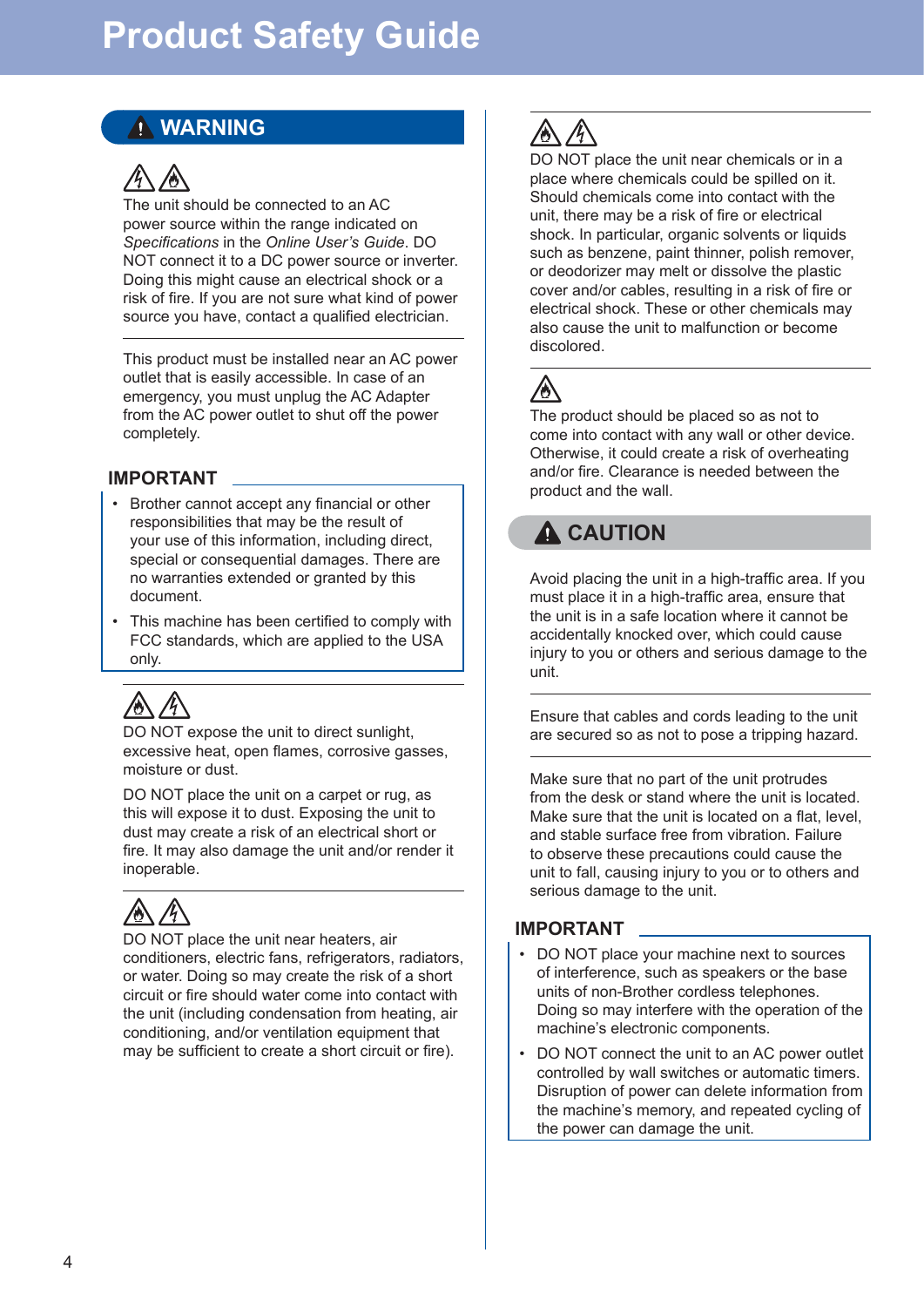# **To use the unit safely**

# **WARNING**

#### **ELECTRICAL HAZARDS**

*Failure to follow the warnings in this section may create the risk of an electrical shock. In addition, you could create the risk of an electrical short, which may create the risk of a fire.*

# $\mathbb{A}$

There are high-voltage electrodes inside the unit. Before you access the inside of the machine, including for routine maintenance such as cleaning, make sure you have unplugged the AC Adapter from the AC power outlet or from the machine.



DO NOT push objects of any kind into the unit through slots or openings in the machine, as they may touch dangerous voltage points or short out parts.

DO NOT continue using the unit if it has been dropped or the machine has been damaged. Instead, unplug the unit from the power outlet and contact Brother Authorized Service Personnel.



If water, other liquids, or metal objects get inside the unit, immediately unplug the unit from the AC power outlet and contact Brother Authorized Service Personnel.



Power Cord Safety:

- DO NOT allow anything to rest on the power cord.
- DO NOT place the unit where people can walk on the cord.
- DO NOT place the unit in a position where the cord is stretched or strain is otherwise put on the cord, as it may become worn or frayed.
- • DO NOT use the unit or handle the cord if the cord has become worn or frayed. If the cord has become worn or frayed, unplug the unit but DO NOT touch the damaged/frayed part.
- • Brother strongly recommends that you DO NOT use any type of extension cord.

#### **AC Adapter Safety**



Only use the supplied AC Adapter with the unit. Only plug the AC Adapter into a power outlet with voltage that is within the range indicated on *Specifications* in the *Online User's Guide*. Failure to do so may result in injury to yourself or others, or damage to the machine or other property. Brother does not assume any responsibility for any damage resulting from using an AC Adapter other than the one specified.



DO NOT use a damaged AC Adapter.

DO NOT place heavy objects on, damage, or modify the AC Adapter.



DO NOT forcibly bend or pull the cord of the AC Adapter.

DO NOT forcibly pull the cord of the AC Adapter.



DO NOT drop, hit, or otherwise damage the AC Adapter.



DO NOT use or touch the unit during a thunderstorm when the AC Adapter is plugged in. There may be a remote risk of electrical shock from lightning when the machine is used during a thunderstorm.

When disconnecting the AC Adapter from the machine or from the power outlet, always hold the connector, not the cable, and pull firmly. Failure to do so may result in exposed or broken power cord wires and/or create a risk of fire, or electrical shock.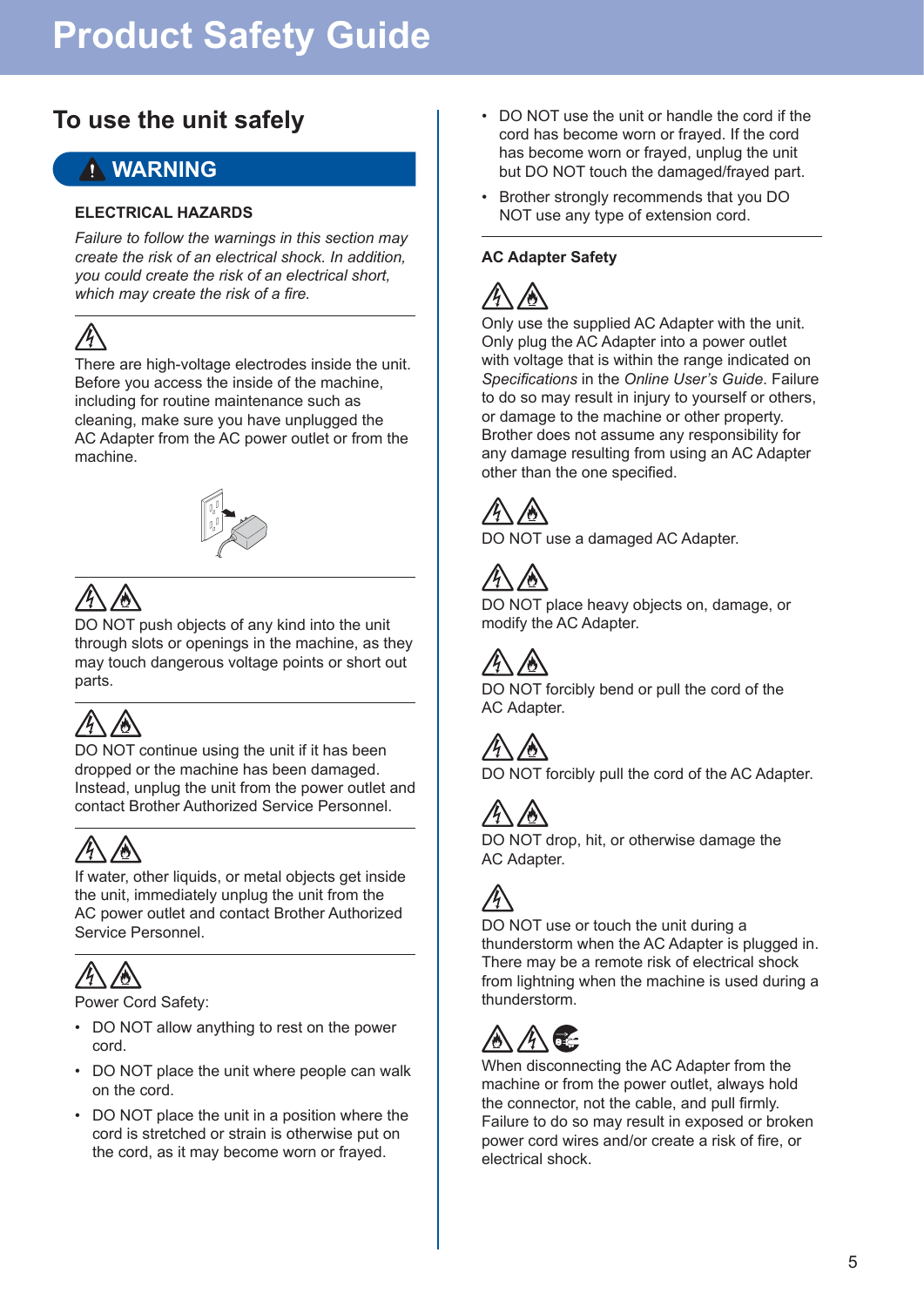

Make sure that the AC Adapter is firmly plugged into a standard power outlet. Do not use an outlet that is loose. If the AC Adapter is not completely plugged into the power outlet, the adapter may become hot and/or catch fire.





DO NOT exceed the rated input or output listed on the rated label on the AC Adapter.



DO NOT connect the supplied AC Adapter to other products.

#### **FIRE HAZARDS**

*Failure to follow the warnings in this section may create the risk of a fire.*

# **NOCH**

When cleaning the inside or outside of the unit, DO NOT use flammable substances, any type of spray, any organic solvent, alcohol, ammonia, or any liquid that contains alcohol or ammonia. Doing this may cause a risk of fire or electrical shock.



Do not disassemble or modify the unit, otherwise fire or electrical shock may result. If the unit requires repair, contact Brother Authorized Service Personnel.



If the unit becomes hot, releases smoke, or generates any strong smells, immediately unplug the unit from the power outlet and call Brother Customer Service.



DO NOT touch or handle the AC Adapter with wet hands.



# **A** CAUTION

DO NOT put pressure or weight on the unit or use it for any purpose beyond its intended purpose.

Wait until pages have exited the machine before taking them out, or you could cause injury to your fingers by trapping them in a roller.

To avoid cutting yourself, do not slide or scrape your hand or fingers along the edge of the Carrier Sheet (not included).

When carrying the machine, DO NOT put your hands on the edge of the machine. Doing this may cause the machine to slip out of your hands, resulting in injury to yourself or others, and/or damage to the machine.

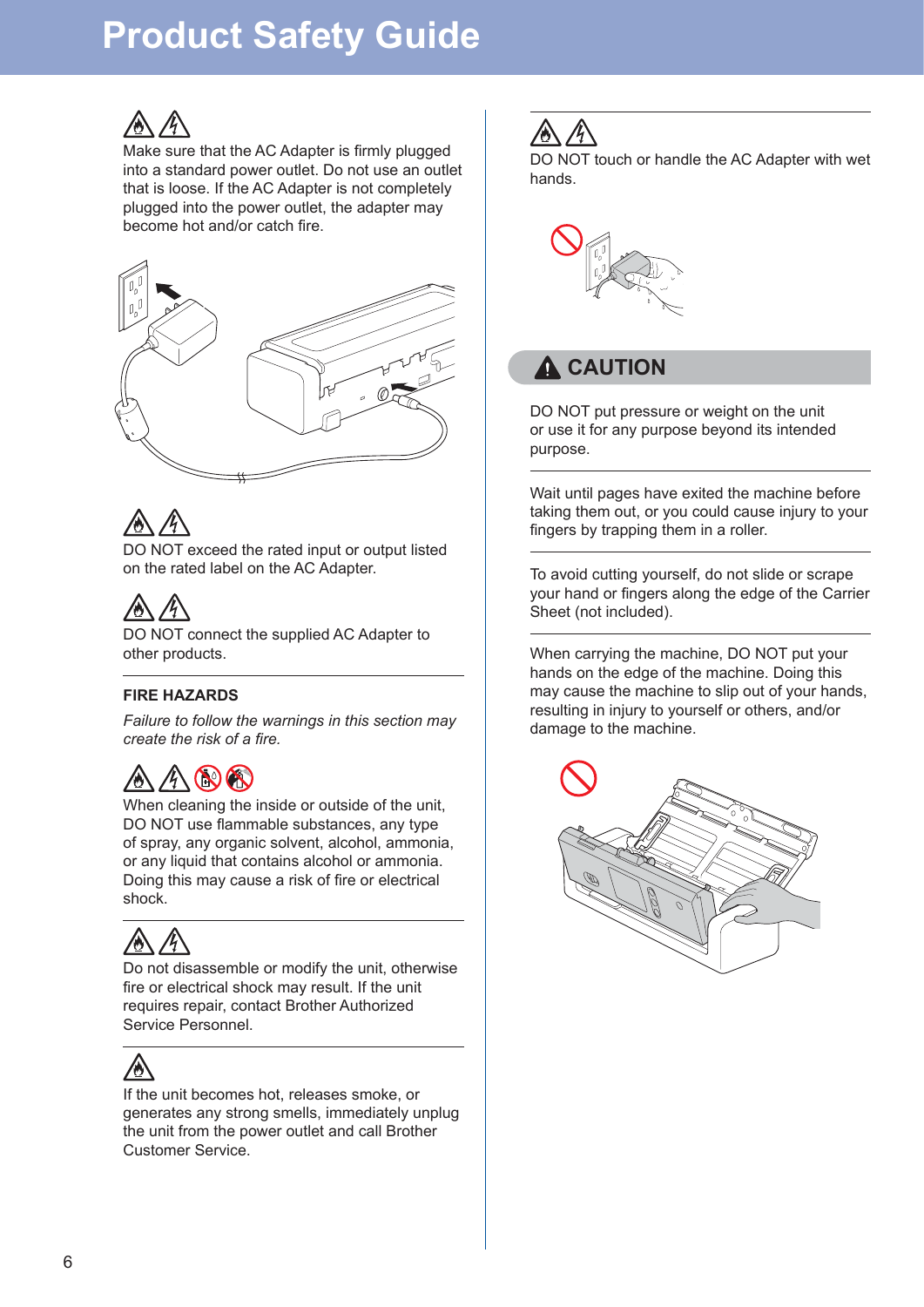DO NOT carry the machine by holding the Top Cover. Doing this may cause the machine to slip out of your hands. Only carry the machine by placing your hands under the entire machine.





If you do not intend to use the unit for an extended period of time, disconnect the AC Adapter from the power outlet.

DO NOT swing the AC Adapter around or play with it. Doing so may result in injury to yourself or others.

# **WARNING**

Use caution when operating the machine to prevent clothing (particularly sleeves, neckties, etc.), hair, or accessories from being drawn into the machine, otherwise injury may result. In the event that an object is drawn into the machine, immediately disconnect the machine from the power source.

### **IMPORTANT**

- Disruption of power can wipe out information in the machine's memory.
- DO NOT put objects on top of the unit.
- If the machine does not operate normally when the operating instructions are followed, adjust only those controls that are covered by the operating instructions. Improper adjustment of other controls may result in damage or minor exposure to electromagnetic waves and will often require extensive work by a qualified technician to restore the machine to normal operation.
- A distinct change in the machine's performance may indicate a need for service.
- (ADS-1700W only) DO NOT touch the touchscreen while the machine is booting up. Doing this may cause an error.

# **Important safety instructions**

DO NOT attempt to service the unit yourself because disassembling the unit may expose you to dangerous voltage points and other risks and may void your warranty. Refer all servicing to a Brother Authorized Service Center. For the location of your nearest Brother Authorized Service Center, please call:

In USA: 1-877-BROTHER (1-877-276-8437)

# **Regulation**

## **WARNING**

**This product must be installed near an AC power outlet that is easily accessible. In case of an emergency, you must unplug the AC Adapter from the AC power outlet to shut off the power completely.**

### **IMPORTANT**

- Brother cannot accept any financial or other responsibilities that may be the result of your use of this information, including direct, special or consequential damages. There are no warranties extended or granted by this document.
- This machine has been certified to comply with FCC standards, which are applied to the USA only.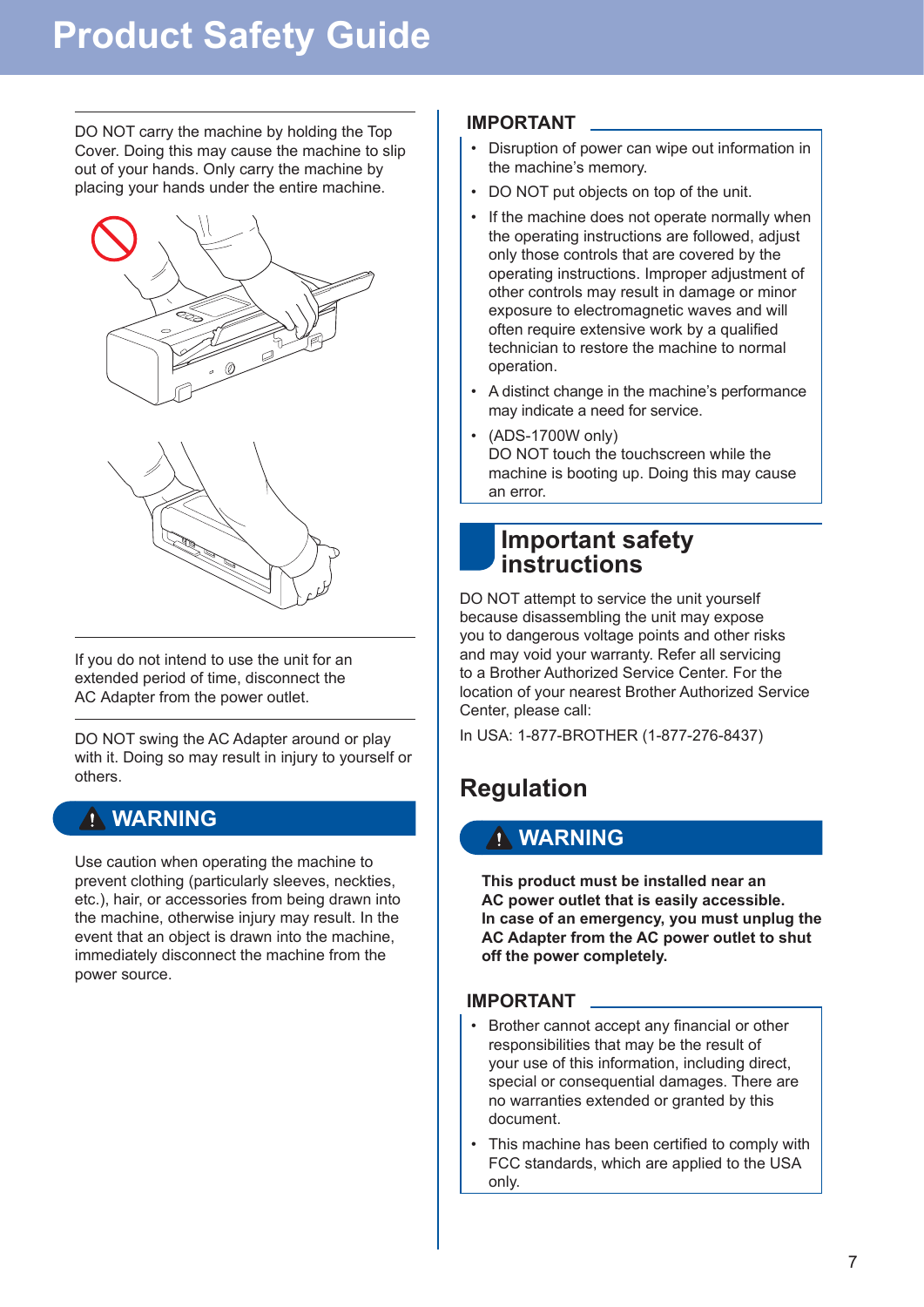## **Federal Communications Commission (FCC) supplier's Declaration of Conformity (For USA Only)**

Responsible Party: Brother International Corporation 200 Crossing Boulevard Bridgewater, NJ 08807-0911 USA TEL: (908) 704-1700

declares, that the products

Product Name: ADS-1190, ADS-1200, ADS-1250W and ADS‑1700W

complies with Part 15 of the FCC Rules. Operation is subject to the following two conditions: (1) This device may not cause harmful interference, and (2) this device must accept any interference received, including interference that may cause undesired operation.

This equipment has been tested and found to comply with the limits for a Class B digital device, pursuant to Part 15 of the FCC Rules. These limits are designed to provide reasonable protection against harmful interference in a residential installation. This equipment generates, uses, and can radiate radio frequency energy and, if not installed and used in accordance with the instructions, may cause harmful interference to radio communications. However, there is no guarantee that interference will not occur in a particular installation. If this equipment does cause harmful interference to radio or television reception, which can be determined by turning the equipment off and on, the user is encouraged to try to correct the interference by one or more of the following measures:

- Reorient or relocate the receiving antenna.
- $\blacksquare$  Increase the separation between the equipment and receiver.
- Connect the equipment into an outlet on a circuit different from that to which the receiver is connected.
- Consult the dealer or an experienced radio/TV technician for help.

(ADS-1250W, ADS-1700W only)

■ This transmitter must not be co-located or operated in conjunction with any other antenna or transmitter.

### **IMPORTANT**

- • Changes or modifications not expressly approved by Brother Industries, Ltd. could void the user's authority to operate the equipment.
- • A specific shielded interface cable should be used to ensure compliance with the limits for a Class B digital device.

## **Industry Canada Compliance Statement (Canada only)**

This device complies with Industry Canada's licenceexempt RSSs. Operation is subject to the following two conditions: (1) this device may not cause interference, and (2) this device must accept any interference, including interference that may cause undesired operation of the device.

Le present appareil est conforme aux CNR d'Industrie Canada applicables aux appareils radio exempts de licence. L'exploitation est autorisee aux deux conditions suivantes : (1) l'appareil ne doit pas produire de brouillage, et (2) l'utilisateur de l'appareil doit accepter tout brouillage radioelectrique subi, meme si le brouillage est susceptible d'en compromettre le fonctionnement.

# **For use in the USA or Canada only**

These machines are made for use in the USA and Canada only. We cannot recommend using them overseas because the power requirements of your machine may not be compatible with the power available in foreign countries. Using USA or Canada models overseas is at your own risk and may void your warranty.

## **International ENERGY STAR® Qualification Statement**

The purpose of the International ENERGY STAR® Program is to promote the development and popularization of energy-efficient equipment. As an ENERGY STAR® Partner, Brother Industries, Ltd. has determined that this product meets the ENERGY STAR® specifications for energy efficiency.

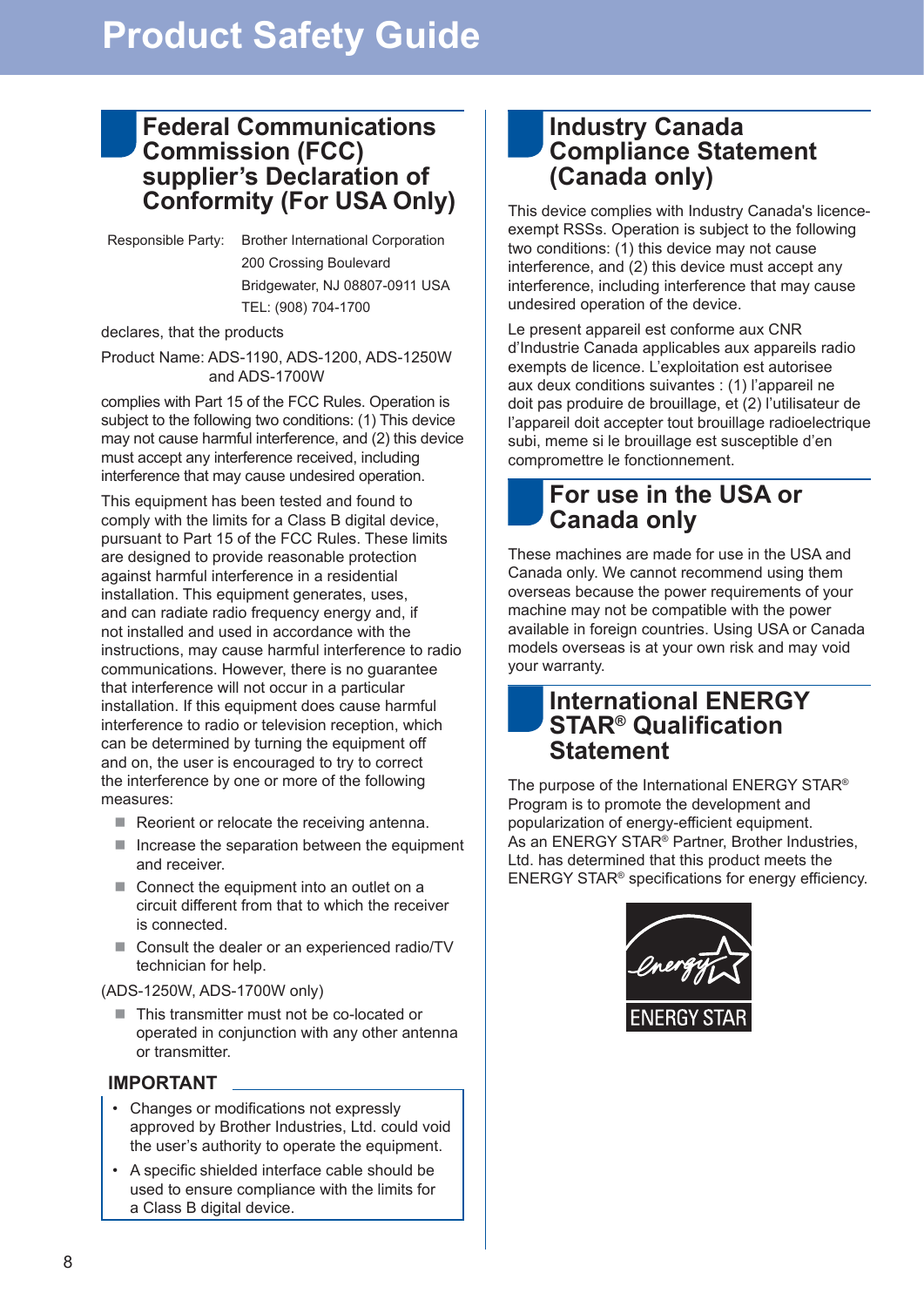## **RF Exposure Notice (USA /Canada only) (ADS‑1250W, ADS-1700W only)**

This equipment complies with FCC/IC radiation exposure limits set forth for an uncontrolled environment and meets the FCC radio frequency (RF) Exposure Guidelines and RSS-102 of the IC radio frequency (RF) Exposure rules. This equipment should be installed and operated keeping the radiator at least 20 cm or more away from person's body.

## **Avis d'exposition aux RF (États-Unis/Canada uniquement) (ADS-1250W, ADS-1700W uniquement)**

Cet équipement est conforme aux limites d'exposition aux rayonnements énoncées pour un environnement non contrôlé et respecte les lignes directrices d'exposition aux fréquences radioélectriques (RF) de la FCC et les règles d'exposition aux fréquences radioélectriques (RF) CNR-102 de l'IC. Cet équipement doit être installé et utilisé en gardant une distance de 20 cm ou plus entre le radiateur et le corps humain.

# **Trademarks**

BROTHER is either a trademark or a registered trademark of Brother Industries, Ltd.

Android and Google Play are trademarks of Google Inc.

Apple, App Store, Mac, macOS and Safari are trademarks of Apple Inc., registered in the United States and other countries.

Nuance, the Nuance logo, Power PDF and PaperPort are trademarks or registered trademarks of Nuance Communications, Inc. or its affiliates in the United States and/or other countries.

WPA, WPA2, Wi-Fi Protected Access and Wi‑Fi Protected Setup are marks of the Wi-Fi Alliance.

Wi-Fi, Wi-Fi Alliance and Wi-Fi Direct are registered marks of the Wi-Fi Alliance.

Intel is a trademark of Intel Corporation in the U.S. and/or other countries.

Each company whose software title is mentioned in this manual has a Software License Agreement specific to its proprietary programs.

**Any trade names and product names of companies appearing on Brother products, related documents and any other materials are all trademarks or registered trademarks of those respective companies.**

**Copyright and License**

© 2019 Brother Industries, Ltd. All rights reserved.

# **Open Source Licensing Remarks**

This product includes open-source software.

Please visit the Brother Solutions Center at [support.brother.com](http://support.brother.com) to see the open source licensing remarks.